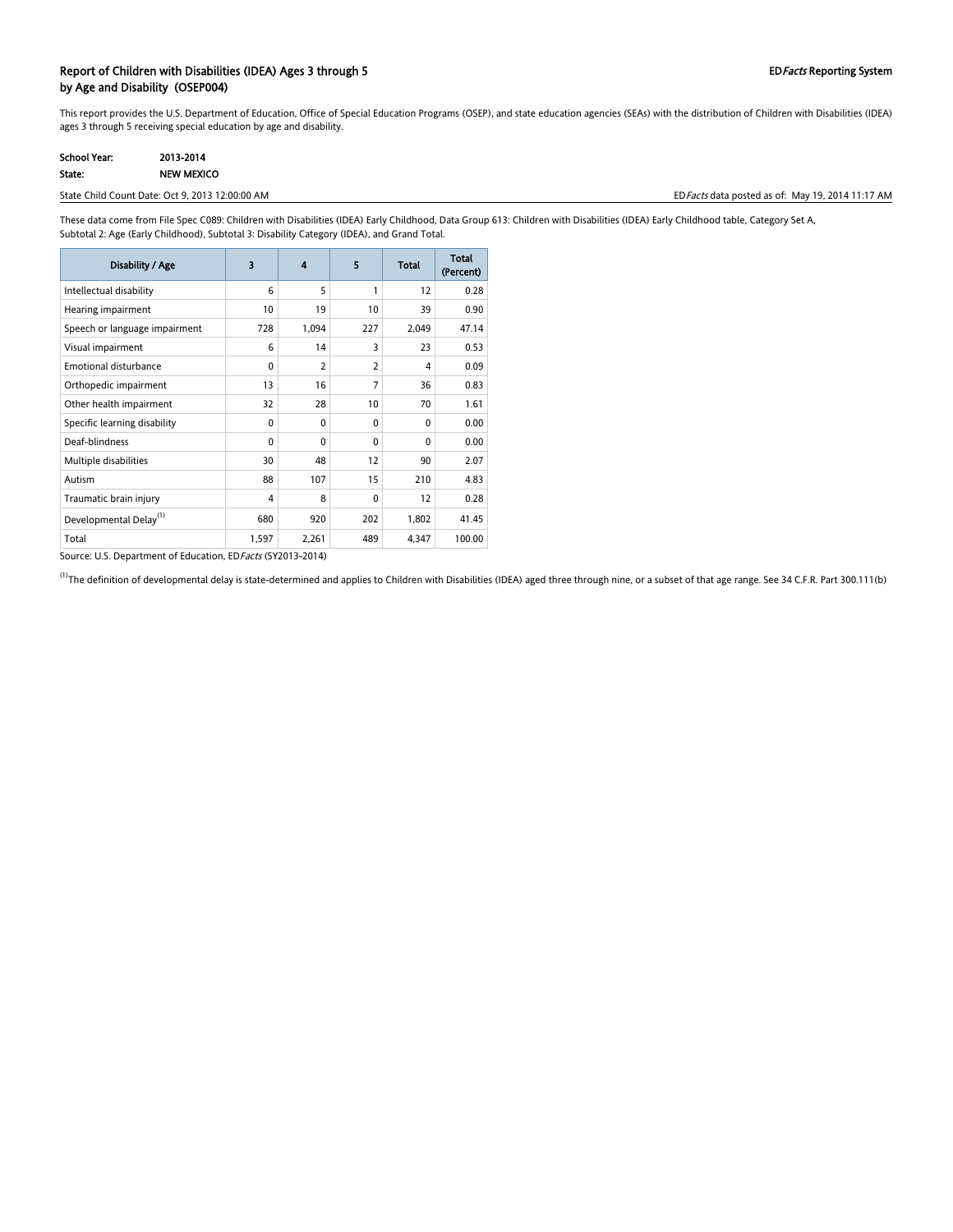#### Report of Children with Disabilities (IDEA) Ages 3 through 5 EDFacts Reporting System by Race/Ethnicity and Disability (OSEP005)

This report provides the U.S. Department of Education, Office of Special Education Programs (OSEP) and state education agencies (SEAs) with with the distribution of Children with Disabilities (IDEA) ages 3 through 5 receiving special education by discrete Race/Ethnicity and disability.

| <b>School Year:</b> | 2013-2014         |
|---------------------|-------------------|
| State:              | <b>NEW MEXICO</b> |

State Child Count Date: Oct 9, 2013 12:00:00 AM EDFacts data posted as of: May 19, 2014 11:18 AM

These data come from File Spec C089: Children with Disabilities (IDEA) Early Childhood, Data Group 613: Children with Disabilities (IDEA) Early Childhood table, Category Set B, Subtotal 3: Disability Category (IDEA), and Subtotal 4: Race/Ethnicity, and Grand Total.

| Disability / Race-Ethnicity        | American<br>Indian or<br><b>Alaska Native</b> | <b>Asian</b> | <b>Black or</b><br><b>African</b><br>American | Hispanic /<br>Latino | Native Hawaiian<br>or other<br>Pacific Islander | <b>White</b> | Two or<br>more races | <b>Total</b> |
|------------------------------------|-----------------------------------------------|--------------|-----------------------------------------------|----------------------|-------------------------------------------------|--------------|----------------------|--------------|
| Intellectual disability            | 0                                             | 0            |                                               | 11                   | $\mathbf{0}$                                    | $\mathbf{0}$ | 0                    | 12           |
| Hearing impairment                 | 9                                             | 0            |                                               | 18                   | 0                                               | 11           | 0                    | 39           |
| Speech or language impairment      | 191                                           | 12           | 34                                            | 1,231                | 2                                               | 563          | 16                   | 2,049        |
| Visual impairment                  | 2                                             | $\mathbf{0}$ | $\mathbf{1}$                                  | 16                   | $\mathbf{0}$                                    | 4            | 0                    | 23           |
| <b>Emotional disturbance</b>       | 0                                             | $\mathbf{0}$ | $\Omega$                                      | 2                    | $\mathbf{0}$                                    | 2            | $\mathbf{0}$         | 4            |
| Orthopedic impairment              | 5                                             |              | 2                                             | 17                   | $\Omega$                                        | 11           | 0                    | 36           |
| Other health impairment            | 8                                             | 0            | 1                                             | 32                   | 0                                               | 27           | 2                    | 70           |
| Specific learning disability       | 0                                             | $\mathbf{0}$ | $\Omega$                                      | 0                    | $\Omega$                                        | $\Omega$     | 0                    | $\Omega$     |
| Deaf-blindness                     | $\mathbf{0}$                                  | 0            | $\Omega$                                      | 0                    | $\Omega$                                        | $\Omega$     | 0                    | $\Omega$     |
| Multiple disabilities              | 11                                            | 0            | $\mathbf{1}$                                  | 50                   | 2                                               | 26           | 0                    | 90           |
| Autism                             | 19                                            | 5            | 8                                             | 102                  | $\Omega$                                        | 69           | 7                    | 210          |
| Traumatic brain injury             | 2                                             | $\mathbf{0}$ | $\mathbf{1}$                                  | 7                    | $\mathbf{0}$                                    | 2            | $\mathbf{0}$         | 12           |
| Developmental Delay <sup>(1)</sup> | 245                                           | 13           | 37                                            | 1,018                | 3                                               | 449          | 37                   | 1,802        |
| Total                              | 492                                           | 31           | 87                                            | 2,504                |                                                 | 1,164        | 62                   | 4,347        |
| Total (Percent)                    | 11.32                                         | 0.71         | 2.00                                          | 57.60                | 0.16                                            | 26.78        | 1.43                 | 100.00       |

Source: U.S. Department of Education, EDFacts (SY2013-2014)

<sup>(1)</sup>The definition of developmental delay is state-determined and applies to children with disabilities (IDEA) aged three through nine, or a subset of that age range. See 34 C.F.R. Part 300.111(b)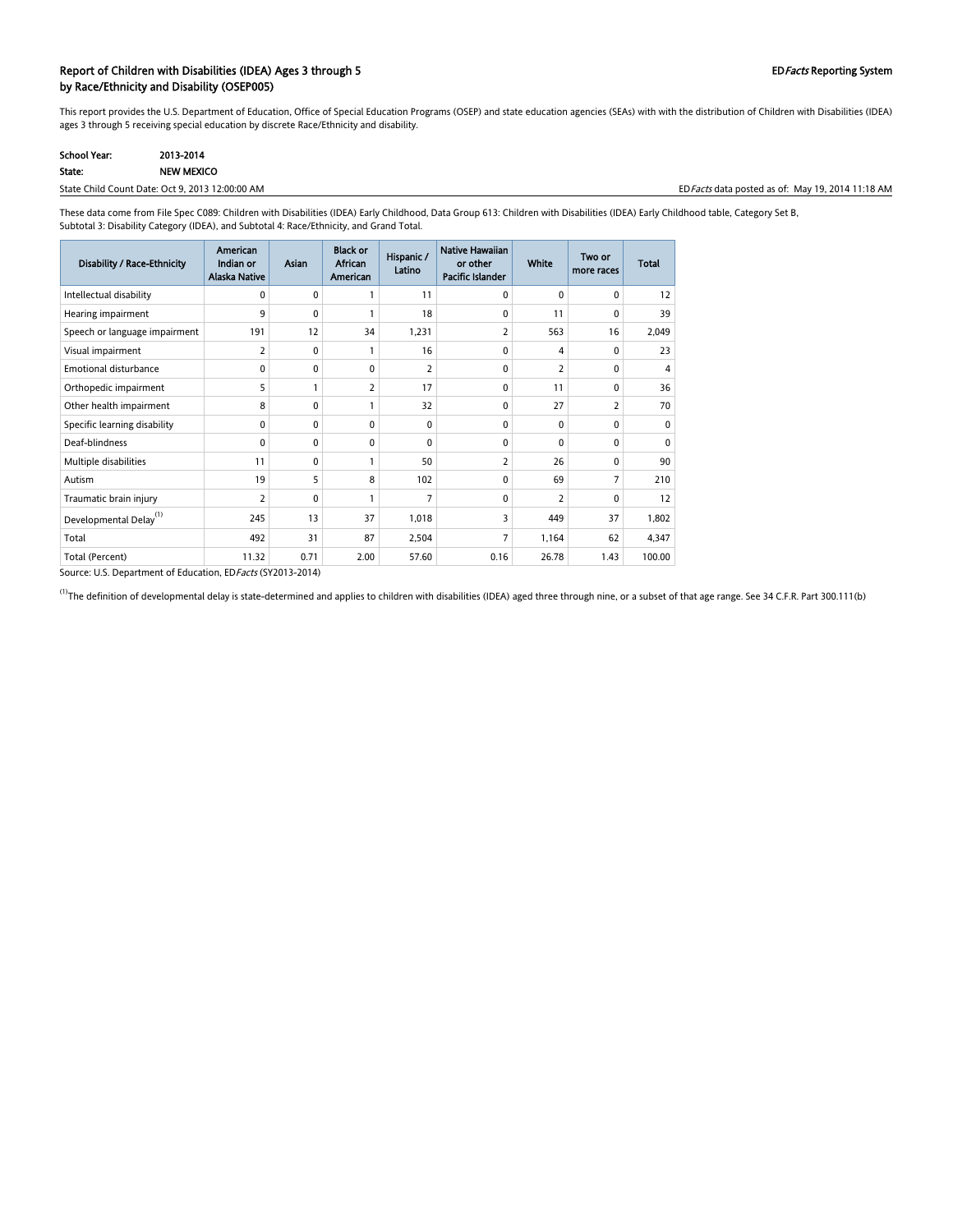## Report of Children with Disabilities (IDEA) Ages 6 through 21 EDFacts Reporting System by Age and Disability (OSEP006)

This report provides the U.S. Department of Education, Office of Special Education Programs (OSEP), and state education agencies (SEAs) with student counts for children with disabilities (IDEA) receiving special education by age and disability. This information is provided for children ages 6 through 21.

| <b>School Year:</b> | 2013-2014  |
|---------------------|------------|
| State:              | NEW MEXICO |

State Child Count Date: Oct 9, 2013 12:00:00 AM EDFacts data posted as of: May 19, 2014 11:19:45 AM

These data come from File Spec C002: Children with Disabilities (IDEA) School Age, Data Group 74: Children with Disabilities (IDEA) School Age table, Category Set B, Subtotal 2: Age (School Age).

| <b>Disability</b>                  | Age   |                |       |          |              |                |          |              |          |
|------------------------------------|-------|----------------|-------|----------|--------------|----------------|----------|--------------|----------|
| Category                           | 6     | $\overline{7}$ | 8     | 9        | 10           | 11             | 12       | 13           | 14       |
| Intellectual disability            | 46    | 58             | 101   | 122      | 160          | 168            | 178      | 194          | 169      |
| Hearing impairment                 | 51    | 29             | 32    | 35       | 34           | 45             | 47       | 46           | 33       |
| Speech or language impairment      | 2,655 | 1,338          | 1,144 | 877      | 664          | 514            | 338      | 293          | 212      |
| Visual impairment                  | 22    | 21             | 13    | 12       | 11           | 10             | 11       | 12           | 18       |
| <b>Emotional disturbance</b>       | 19    | 51             | 88    | 108      | 140          | 180            | 198      | 219          | 238      |
| Orthopedic impairment              | 35    | 23             | 21    | 10       | 17           | 20             | 13       | 19           | 18       |
| Other health impairment            | 144   | 162            | 252   | 336      | 406          | 422            | 358      | 355          | 323      |
| Specific learning disability       | 67    | 340            | 975   | 1,583    | 2,041        | 2,278          | 2,315    | 2,260        | 2,028    |
| Deaf-blindness                     | 2     | 0              | 1     | $\Omega$ | $\mathbf{0}$ | $\overline{2}$ | $\Omega$ | $\mathbf{0}$ | $\Omega$ |
| Multiple disabilities              | 76    | 45             | 52    | 52       | 57           | 51             | 67       | 48           | 57       |
| Autism                             | 252   | 155            | 169   | 173      | 179          | 169            | 162      | 171          | 137      |
| Traumatic brain injury             | 14    | 9              | 11    | 11       | 17           | 10             | 19       | 17           | 12       |
| Developmental Delay <sup>(1)</sup> | 1,500 | 639            | 428   | 167      |              |                |          |              |          |
| Total                              | 4,883 | 2,870          | 3,287 | 3,486    | 3,726        | 3,869          | 3,706    | 3,634        | 3,245    |

Source: U.S. Department of Education, EDFacts (SY2013-2014)

 $^{(1)}$ The definition of developmental delay is state-determined and applies to children with disabilities (IDEA) aged three through nine, or a subset of that age range. See 34 C.F.R. Part 300.111(b).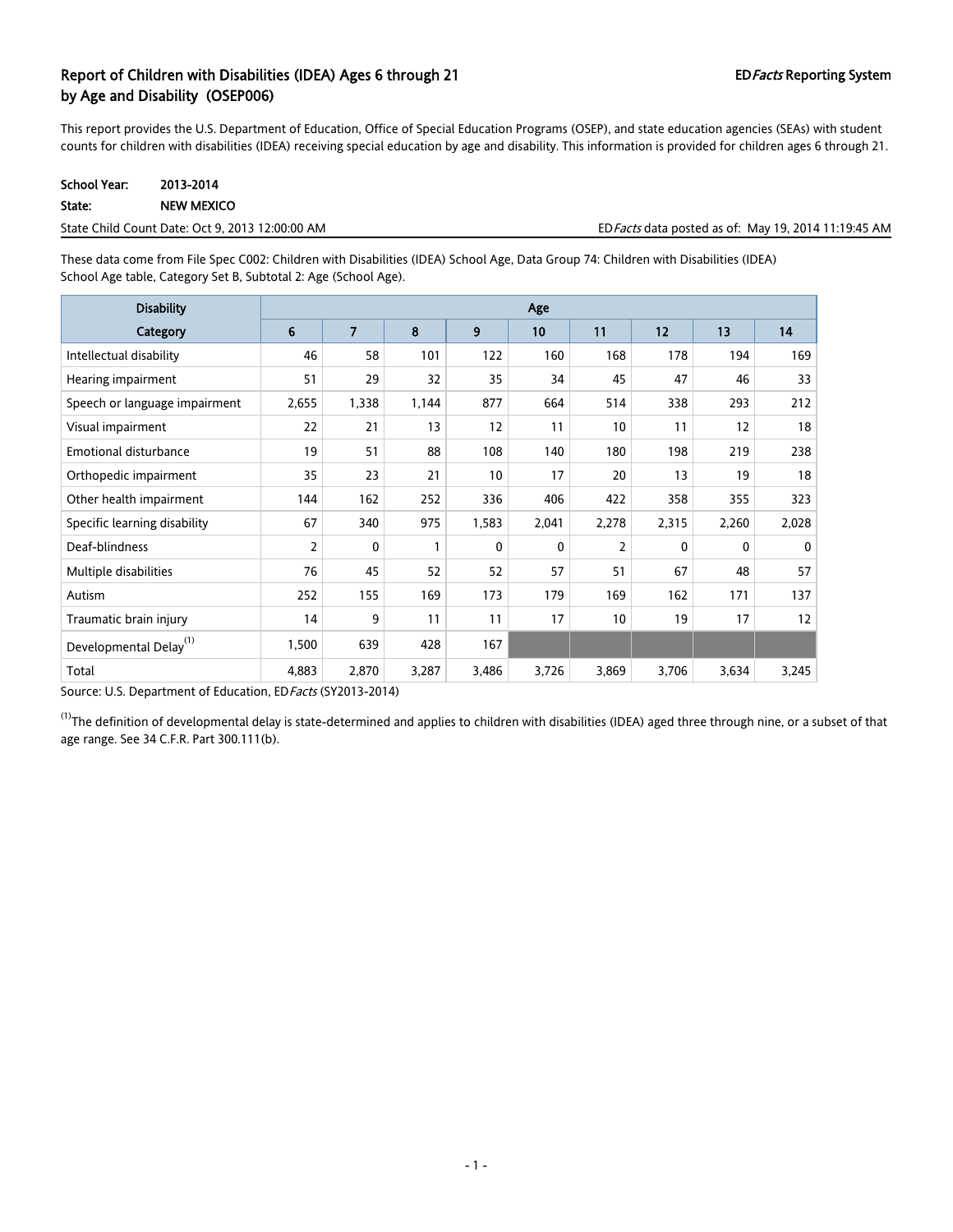## Report of Children with Disabilities (IDEA) Ages 6 through 21 EDFacts Reporting System by Age and Disability (OSEP006)

This report provides the U.S. Department of Education, Office of Special Education Programs (OSEP), and state education agencies (SEAs) with student counts for children with disabilities (IDEA) receiving special education by age and disability. This information is provided for children ages 6 through 21.

| School Year: | 2013-2014         |
|--------------|-------------------|
| State:       | <b>NEW MEXICO</b> |

| State Child Count Date: Oct 9, 2013 12:00:00 AM | ED <i>Facts</i> data posted as of: May 19, 2014 11:19:45 AM |
|-------------------------------------------------|-------------------------------------------------------------|
|                                                 |                                                             |

These data come from File Spec C002: Children with Disabilities (IDEA) School Age, Data Group 74: Children with Disabilities (IDEA) School Age table, Category Set B, Subtotal 2: Age (School Age), Subtotal 3: Disability Category (IDEA) and Grand Total.

| <b>Disability</b>                  | Age   |       |       |              |                |     |     |              |                           |
|------------------------------------|-------|-------|-------|--------------|----------------|-----|-----|--------------|---------------------------|
| Category                           | 15    | 16    | 17    | 18           | 19             | 20  | 21  | <b>Total</b> | <b>Total</b><br>(PERCENT) |
| Intellectual disability            | 150   | 158   | 162   | 110          | 89             | 55  | 46  | 1,966        | 4.58                      |
| Hearing impairment                 | 40    | 37    | 35    | 25           | 13             | 4   | 3   | 509          | 1.19                      |
| Speech or language impairment      | 159   | 103   | 93    | 37           | 9              | 2   | 6   | 8,444        | 19.67                     |
| Visual impairment                  | 13    | 13    | 16    | 9            | $\overline{2}$ |     |     | 185          | 0.43                      |
| <b>Emotional disturbance</b>       | 252   | 186   | 158   | 89           | 39             | 15  | 5   | 1,985        | 4.62                      |
| Orthopedic impairment              | 13    | 11    | 9     | 9            | $\overline{2}$ | 4   |     | 225          | 0.52                      |
| Other health impairment            | 334   | 310   | 297   | 113          | 26             | 22  | 5   | 3,865        | 9.00                      |
| Specific learning disability       | 1,927 | 1,636 | 1,492 | 760          | 172            | 38  | 28  | 19,940       | 46.44                     |
| Deaf-blindness                     | 0     | 0     | 2     | $\mathbf{0}$ | $\mathbf{1}$   |     |     | 10           | 0.02                      |
| Multiple disabilities              | 54    | 58    | 60    | 49           | 46             | 29  | 27  | 828          | 1.93                      |
| Autism                             | 141   | 126   | 99    | 57           | 36             | 17  | 19  | 2,062        | 4.80                      |
| Traumatic brain injury             | 14    | 18    | 15    | 9            | 3              | 3   |     | 183          | 0.43                      |
| Developmental Delay <sup>(1)</sup> |       |       |       |              |                |     |     | 2,734        | 6.37                      |
| Total                              | 3,097 | 2,656 | 2,438 | 1,267        | 438            | 191 | 143 | 42,936       | 100.00                    |

Source: U.S. Department of Education, ED Facts (SY2013-2014)

 $^{(1)}$ The definition of developmental delay is state-determined and applies to children with disabilities (IDEA) aged three through nine, or a subset of that age range. See 34 C.F.R. Part 300.111(b).